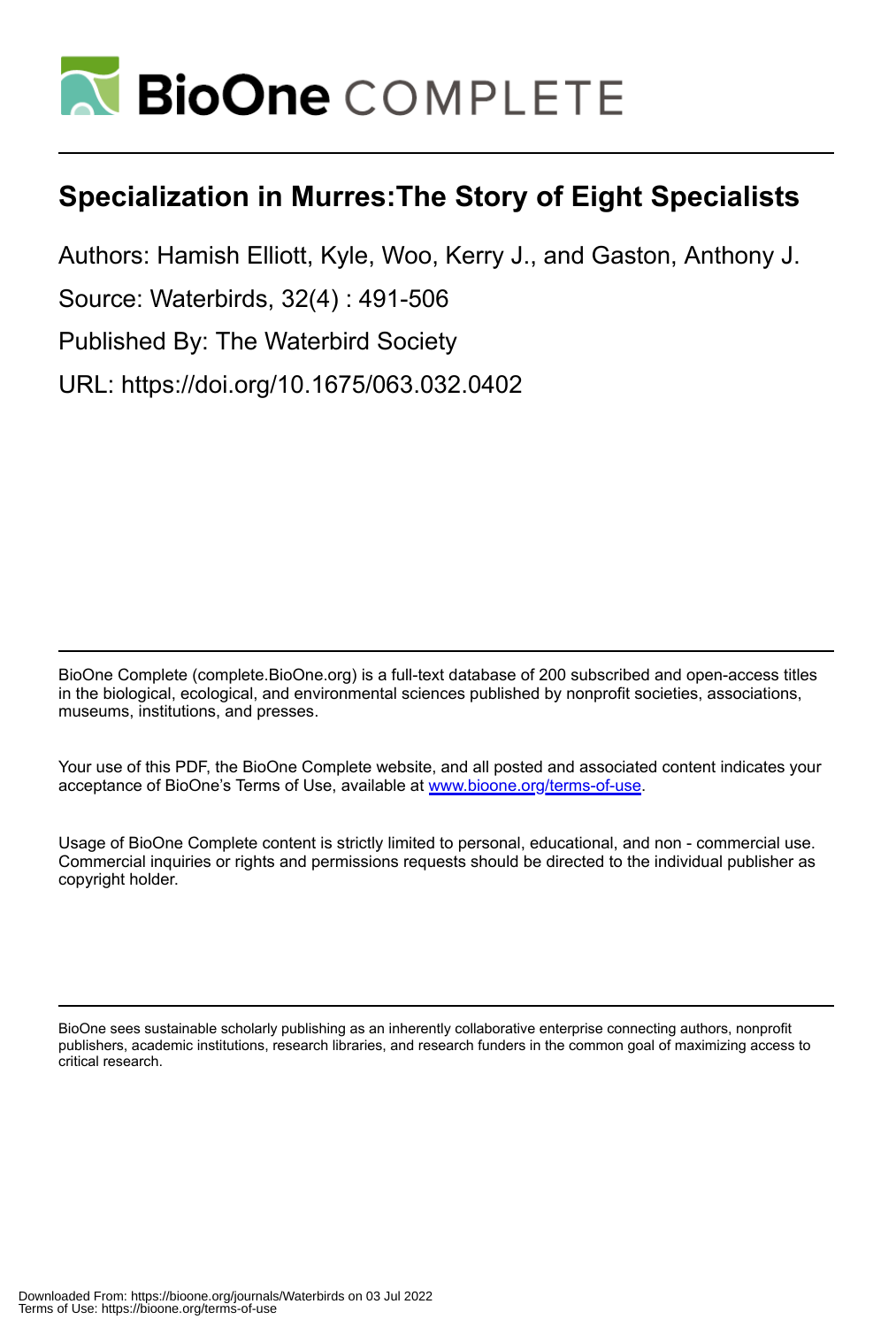### **Specialization in Murres: The Story of Eight Specialists**

KYLE HAMISH ELLIOTT<sup>1,\*</sup>, KERRY J. WOO<sup>2</sup> AND ANTHONY J. GASTON<sup>2</sup>

1 Department of Zoology, University of Manitoba, Winnipeg, MB, R3T 2N2, Canada

2 National Wildlife Research Centre, Carleton University, Ottawa, ON, K1A 0H3, Canada

\* Corresponding author; E-mail: urialomvia@gmail.com

**Abstract.—**Prey items fed to chicks of eight individually-marked and known specialist Thick-billed Murres (*Uria lomvia*) were watched over a 15-year period at Coats Island, Nunavut, and time-depth recorders attached to eight birds in two separate years. Two males were amphipod specialists, one male a cod specialist and another male a shanny specialist; two females were sculpin specialists and two capelin specialists. Although there was likely some gender-related component to diet, there were clear specializations within each gender. Specialization in diet was mirrored by specialization in foraging behavior: amphipod specialists made V-shaped dives and had short foraging ranges, shanny/cod specialists made many shallow dives, sculpin specialists made deep, U-shaped dives, while capelin specialists made V- or W-shaped dives to moderate depths. There was no clear pattern between specialties and age or reproductive success. The use of longitudinal studies in foraging behavior, as long-term studies of individuals can complement existing knowledge of the flexibility or specialization of waterbirds, is encouraged. *Received 27 November 2008, accepted 10 February 2009.*

**Key words.—**Thick-billed Murre, *Uria lomvia*, Hudson Bay, specialization.

Waterbirds 32(4): 491-506, 2009

Ornithologists are increasingly aware that understanding fundamental processes requires a comprehensive understanding of variation among individuals, rather than trends followed by the population mean (Áraujo *et al.* 2007, 2008; Sargeant 2007). The importance of individual-based behavior is especially true in studies of foraging behavior, as "generalist" predators are usually composed of individual specialists (Bolnick *et al.* 2002, 2003, 2007; Ropert-Coudert *et al*. 2003).

Waterbirds have been model organisms for studying specialization in foraging and diet, with several pioneering studies involving waterbirds (Pierotti and Annett 1990; Watanuki 1992; Wanless *et al.* 1992; Goss-Custard *et al.* 1995). In many cases, specialists have keyed into successful strategies, which they then repeat (Voslamber *et al.* 1995; Annett and Pierotti 1999; Golet *et al.* 2000). Specialists are sometimes older birds that have learned particularly successful strategies (Goss-Custard and Durell 1987; Restani *et al.* 2000; Elliott *et al.* 2006). In other cases, there are no apparent differences in fitness of specialists versus generalists, and they appear to be using merely different, but equivalent, strategies (Votier *et al.* 2004; Katzner *et al.* 2005). Indeed, some long-term datasets

suggest different specialization strategies are successful in different years; short-term studies may report a certain strategy as being "optimal" as an artifact of that strategy being most successful in the particular year of study (Woo *et al.* 2008).

A recent study examined dietary specialization by Thick-billed Murres (*Uria lomvia*) over a 15-year period (Woo *et al.* 2008). These authors found that independent of age or gender, birds were more specialized in diet and behavior over short time-scales (days) than long time-scales (years), but specialists and generalists were largely equivalent in terms of fitness. About a third of the sample could be considered specialists across years, and more than half were considered specialists within a given season, among the highest proportion of any animal studied so far (within-year trends would be equivalent for comparison to most other studies which are <1 yr).

Although the complex statistics used by Woo *et al.* (2008) (e.g. Monte Carlo simulations) were essential to demonstrate specialization in rigorous terms, the generalizations involved obscured some features of the data. Here, we examine the degree of specialization in murres by examining eight birds chosen from the Woo *et al.* (2008) dataset because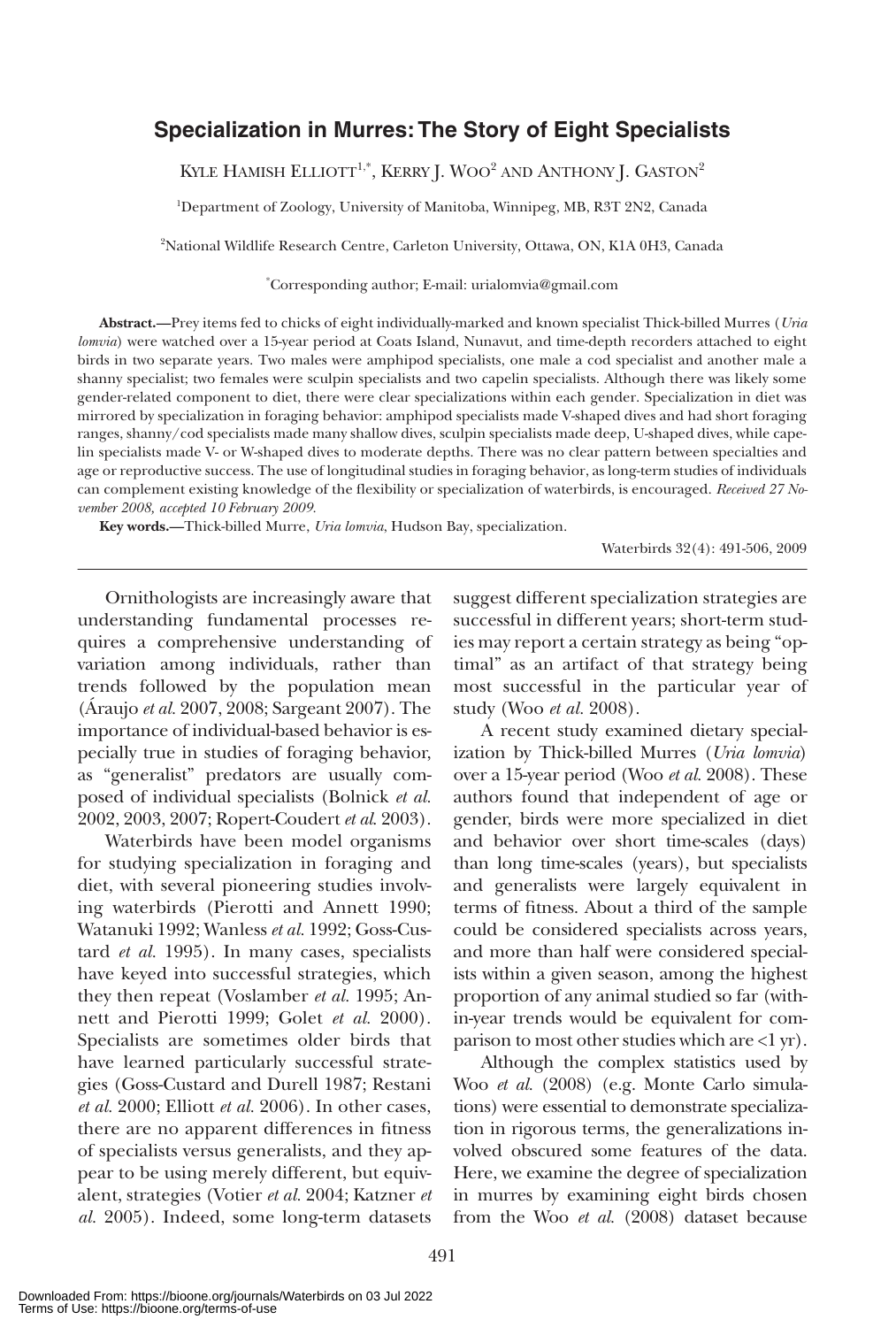many feeds were recorded and they showed a range of specializations. We chose four males and four females to illustrate that specialization occurs within each gender. Rather than developing our study in a hypothesis-testing framework, we present the data separately for each individual in an attempt to develop a "story" for each bird. The hypothesis-testing framework relies on disproving or failing to disprove a series of dichotomous (or, rarely, polychotomous) statements. Such statistical tests necessarily oversimplify the behavior of an individual into a few simple and quantifiable traits. These traits are then often separated into a priori (or supposedly a priori) selected groups for statistical comparisons. Alternative approaches, such as the information-theoretic paradigm, avoid some of the pitfalls of hypothesistesting, but also involve pooling individuals (Anderson and Burnham 2002). Both approaches work best for large sample sizes and result in broad generalizations among or between groups. Our approach presents representative data for a given individual, allowing the reader to view each datapoint (each individual) as unique.

#### METHODS

Observations were made at the Coats Island Thickbilled Murre (*Uria lomvia*) colony (Q-Plot, 62°57'N, 82°00'W), Hudson Bay, Canada (Gaston *et al.* 2003, 2005) during the breeding seasons 1993-2007. Band combinations of site-holders and, usually, metal band numbers, were recorded using binoculars each year, so birds could be identified individually. In addition, most birds on Q-Plot were eventually captured, so the metal band numbers field-read for most birds observed during feeding watches were verified in the hand. Reproductive success was measured by observing each plot daily from July 14-August 16. Chicks disappearing after 14 days old were considered to have fledged successfully.

In each year, at least three continuous (24 or 48 h) observation sessions were carried out from a blind situated, within 5m of the birds (Hipfner *et al.* 2006; Elliott *et al.* 2008d). We did not conduct feeding watches when it was too dark to see deliveries (approximately 01:00- 02:00 in late July; 23:00-0:400 in mid August) because chicks are rarely fed at that time (Elliott *et al.* 2008d). During these observation sessions, prey items delivered to chicks were identified whenever possible. Size was estimated assuming the length of the white streak on the bill is 5 cm (Elliott *et al.* 2008d; Hipfner *et al.* 2006). Data are provided in Appendix 1.

In conjunction with these observations, murres were caught with a noose pole to attach LOTEK 1100LTD time-depth-temperature recorders (TDRs; Lotek Marine Technology, St. John's, Newfoundland, Canada) with duct tape to plastic bands placed on the legs.

 $(2004: n = 23; 2005: n = 33; 2006: n = 80; 2007: n = 37).$ Handling time was always less than ten minutes. The TDRs were cylindrical (mass  $= 4.5$ g; diameter  $= 1$  cm; length = 3.3 cm) and attached parallel to the leg with the pressure sensor facing toward the foot. The gauges sampled temperature and pressure every 3 s. They were calibrated by the company prior to the field season and we corrected for drift using a custom-built Excel macro. The macro calculated pressure during the previous ten measurements prior to the dive to determine a drift value (pressure at the surface), which was subtracted from the dive depth. Total absolute error was likely to be about  $\pm 2$  m due to unsteady effects (e.g. Bernoulli effect, short-term electronic drift) underwater; dives shallower than 3 m were ignored. These small devices had no measurable effect on murre provisioning rates, trip duration, body mass and dive depth (Elliott *et al*. 2008 a,b,c). We used the temperature log from the TDR to determine whether the bird was on the water, in the air, or at the colony (Tremblay *et al.* 2003; Elliott *et al.* 2008c). Because we also knew when the bird arrived at the colony from the continuous watches, we were able to calibrate the temperature log in many cases.

Foraging behavior can be described in terms of prey depth (measured as dive depth), benthic or pelagic foraging (dive shape) and distance from the colony (flight time). All other foraging variables are closely correlated with one of the three parameters, so we could monitor variability in foraging behavior by measuring dive depth, dive shape and flight time. The representative graphs shown are the first dive traces available outside of the period of reduced light availability (2100-0400) that were followed by a prey delivery (and were therefore known to be for foraging). We present the same axis size (4 and 45 minutes and 110 m) for each bird. We estimated the location of prey capture for each benthic prey item assuming all birds flew to the west, that benthic prey items were captured at maximum dive depth and that birds flew directly back from the foraging location at 75 km/hr (Elliott and Gaston 2005; Elliott *et al.* 2008a).

### **RESULTS**

We obtained information for two separate years from eight specialists. A summary of the dive and diet data each individual is included below. For the benthic specialists, foraging locations tended to clump into a relatively small area for each individual (Fig. 9). Specialization in foraging behavior was not correlated with specialization in prey type (TNW/WIC measures;  $R^2 = 0.00$ ,  $P = 0.32$ ), showing that all birds specialized in foraging behavior but this resulted in prey type specialization for only some birds.

1. Male, banded as an adult in 2005, delivered almost exclusively amphipods, with only one other prey item recorded; a capelin (Table 1). The male often returned to the colony from its short forays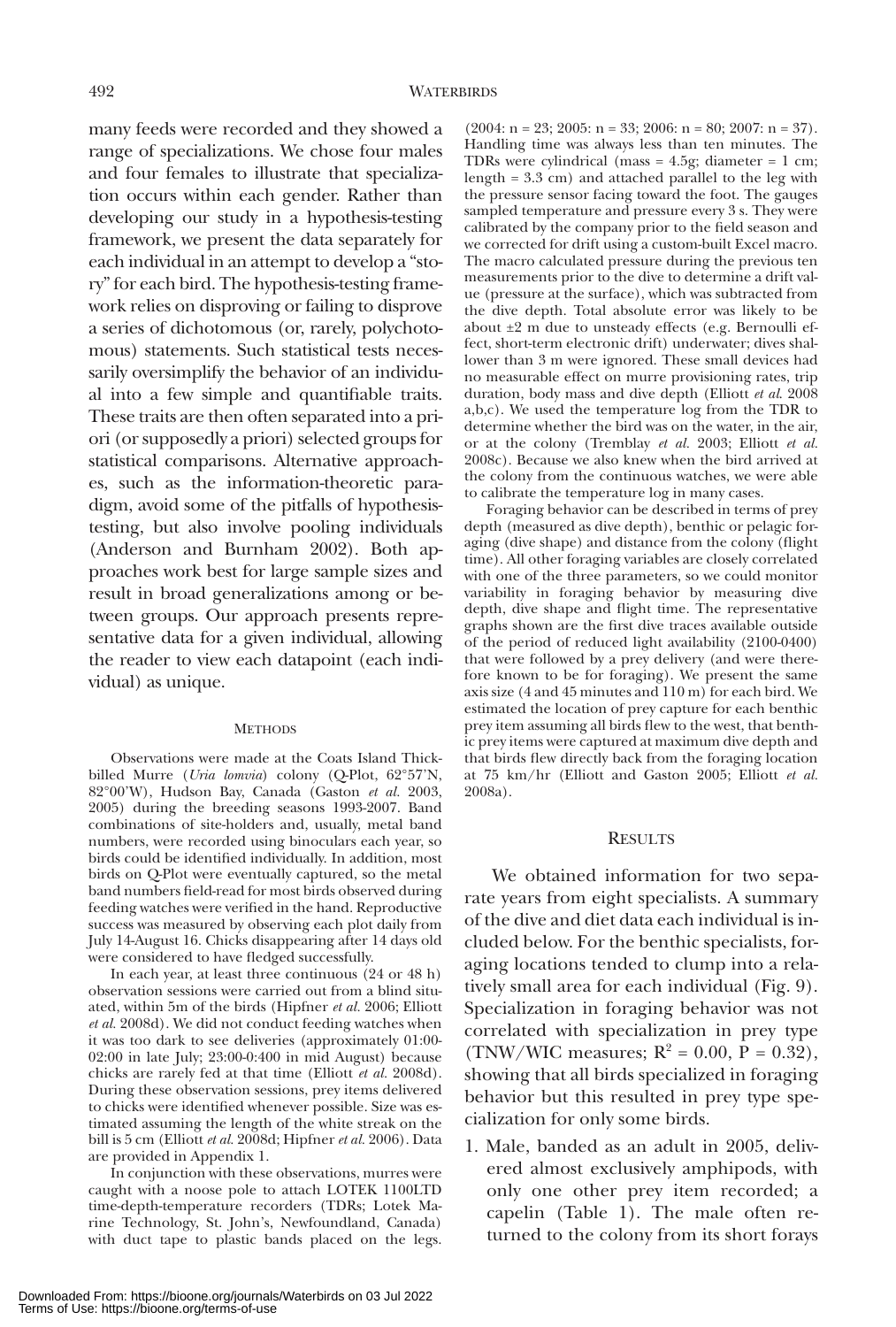|     | v            |              |
|-----|--------------|--------------|
| . . | ۰,<br>×<br>۹ | ۰,<br>۹<br>× |

| <b>Bird</b>    | Reared | <b>Sex</b> | Breeding<br>attempts | Successful<br>breeding<br>attempts | Specialty  | <b>Typical</b><br>dive depth<br>(m) | Shape        | <b>Typical</b><br>return flight<br>distance (km) |
|----------------|--------|------------|----------------------|------------------------------------|------------|-------------------------------------|--------------|--------------------------------------------------|
|                | 1998   | М          | $\overline{2}$       | $\overline{2}$                     | AMP        | 65                                  | V            | 3                                                |
| $\overline{2}$ | 1989   | М          | 12                   | 5                                  | AMP        | 72                                  |              | 5                                                |
| 3              | 1997   | F          | 4                    | $\overline{4}$                     | CAP        | 70                                  |              | 21                                               |
| $\overline{4}$ | 1984   | F          | 3                    | $\overline{2}$                     | CAP        | 65                                  | W            | 14                                               |
| 5              | 1979   | М          | 15                   | 14                                 | STI/GYM    | 21                                  | U            | 26                                               |
| 6              | 1989   | М          | 10                   | 7                                  | $\rm COD$  | 39                                  | $\mathbf{I}$ | 41                                               |
| 7              | 1988   | F          | 12                   | 9                                  | <b>SCU</b> | 91                                  | U            | 26                                               |
| 8              | 1988   | F          | 13                   | 13                                 | <b>SCU</b> | 82                                  | U            | 26                                               |

**Table 1. Summary of typical feeding data for eight individuals. Birds in bold were banded as chicks. Rearing dates for birds banded as adults (non-bold) were estimated by subtracting seven years from the date of banding. Once they commenced breeding all individuals attempted to breed in every year. Birds in italics were followed only for part of their life, so breeding attempts are a minimum. Periods of darkness (2100-0400) excluded from analyses. Speciality codes follow those presented in the Appendix.**

involving a single, V-shaped dive (Fig. 1). The male provided a possible example of a poor specialization strategy, as the male only reared offspring for two years before disappearing. A similar strategy was pursued by a nearby bird of unknown sex which also brought back large numbers of amphipods, and successfully reared young in four out of the 15 years the male was present.

- 2. Male, banded as an adult in 1996. The male produced a fledgling in five of 12 years. The male specialized on amphipods, occasionally bringing back other pelagic prey such as squid and small capelin. As 1, the male often returned from short forays involving a single, V-shaped dive (Fig. 2). In earlier, failed breeding attempts the male brought back very few prey items and no amphipods; so specializing on amphipods appeared to trigger a successful strategy for this bird. Although specializing on amphipods brought back little energy per trip, the large number of trips with multiple amphipods added up to roughly the same energy content per trip (9.0 kJ per hour for that bird) as a single, long trip (10.1 kJ per hour) for the same bird.
- 3. Female, banded as a chick in 1997. The female produced its first young in 2005, at age eight. A capelin specialist, the female had an unusual strategy, bringing back two capelins at a time, held crosswise in the bill—typically murres deliver single prey held with the head inside the gape

(Gaston and Jones 1998). In this way, the female specialized on the commonest prey item, showing that specialization is not only restricted to rare prey items. The female used primarily several V- or Wshaped dives to variable depths (Fig. 3). The female was still a relatively young bird during the observations presented here. Her partner, ever since the female first bred on the plot, was also a capelin specialist.

- 4. Female banded as a chick in 1984. The site was colonized during the study period and was not included in our feeding watches until 2005 (the site was immediately underneath our blind, and the chick soon disappeared when an Arctic fox *Alopex lagopus* appeared on the colony, as in 2007). This bird was never observed bringing back any prey other than capelin. The female was one of only two birds observed bringing back at least ten items over the course of the study, but which delivered only one prey type. The female generally captured prey items during a deep, U-shaped dive, with a defined but not constant bottom period (Fig. 4). Dive bouts were usually about ten dives, to variable depths. The within- and betweendive variation in dive depth suggests the female captured capelin during forays into pelagic water.
- 5. Male banded as an adult with nestling in 1986; assuming the male was at least seven years old at banding, it was at least 28 years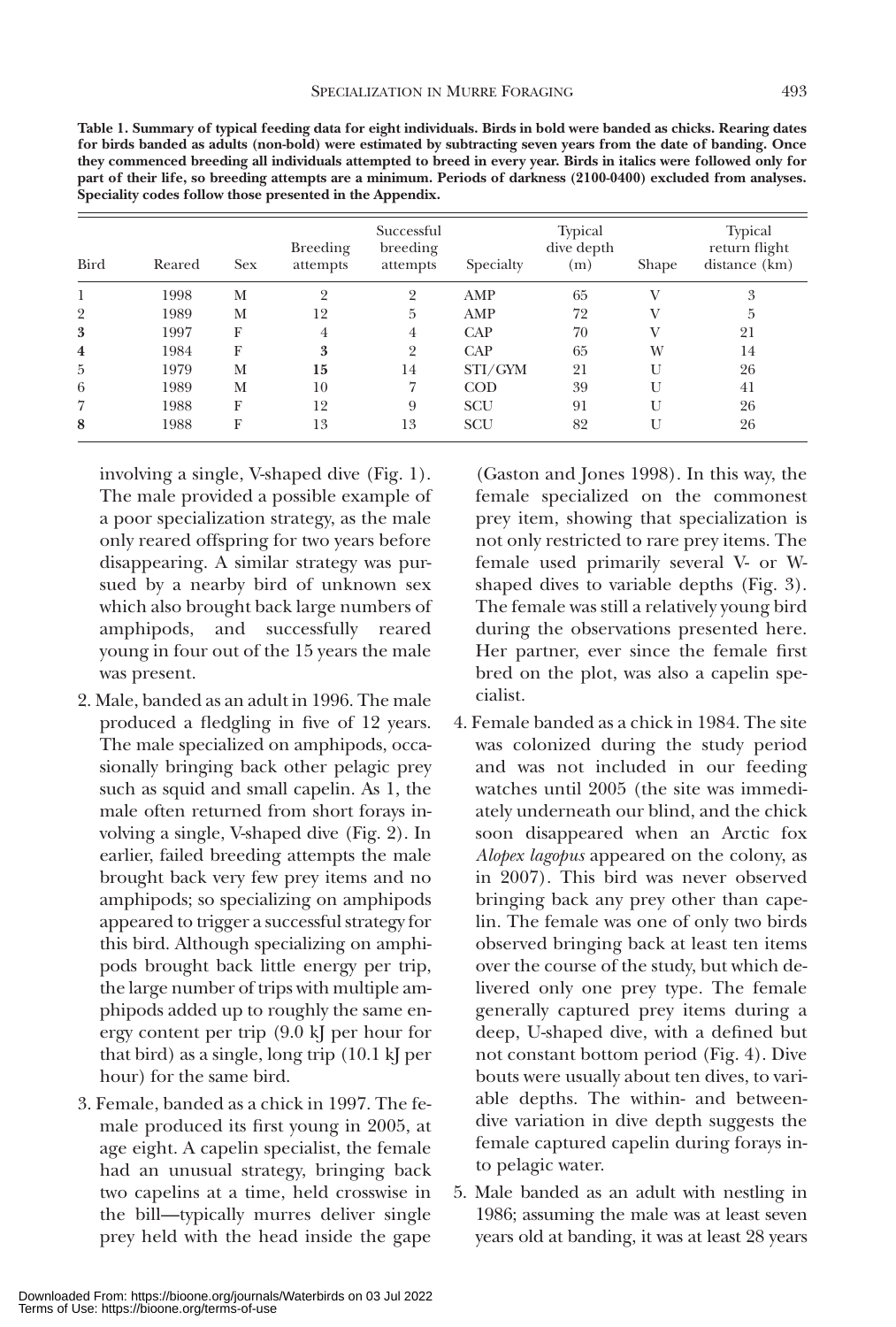

**Figure 1. Typical V-shaped dive profile of Bird 1, a male who delivered almost exclusively amphipods.**

old in 2007. The male successfully reared a chick in every year except 2003. The male was a benthic specialist, with *Gymnelus* and *Stichaeus* accounting for nearly half of prey delivered (and in all but three years), and cod for nearly one-third. Capelin, the dominant prey item at the population-wide level, was never recorded in the first five years and only made up 9% of total deliveries. The male used many short, shallow, flat-bottomed dives with little surface time (Fig. 5). 6. Male banded as a breeding adult in 1996 and at least 16 years old in 2007. The male produced young in 8/12 years. Despite reproducing primarily in the "post-cod" years (late 1990s onwards, Gaston *et al*. 2003), the male was a cod specialist, switching to benthics in the years when capelin was most dominant at the population-wide level and cod disappeared almost completely from the populationwide diet (2004-06). Cod were captured in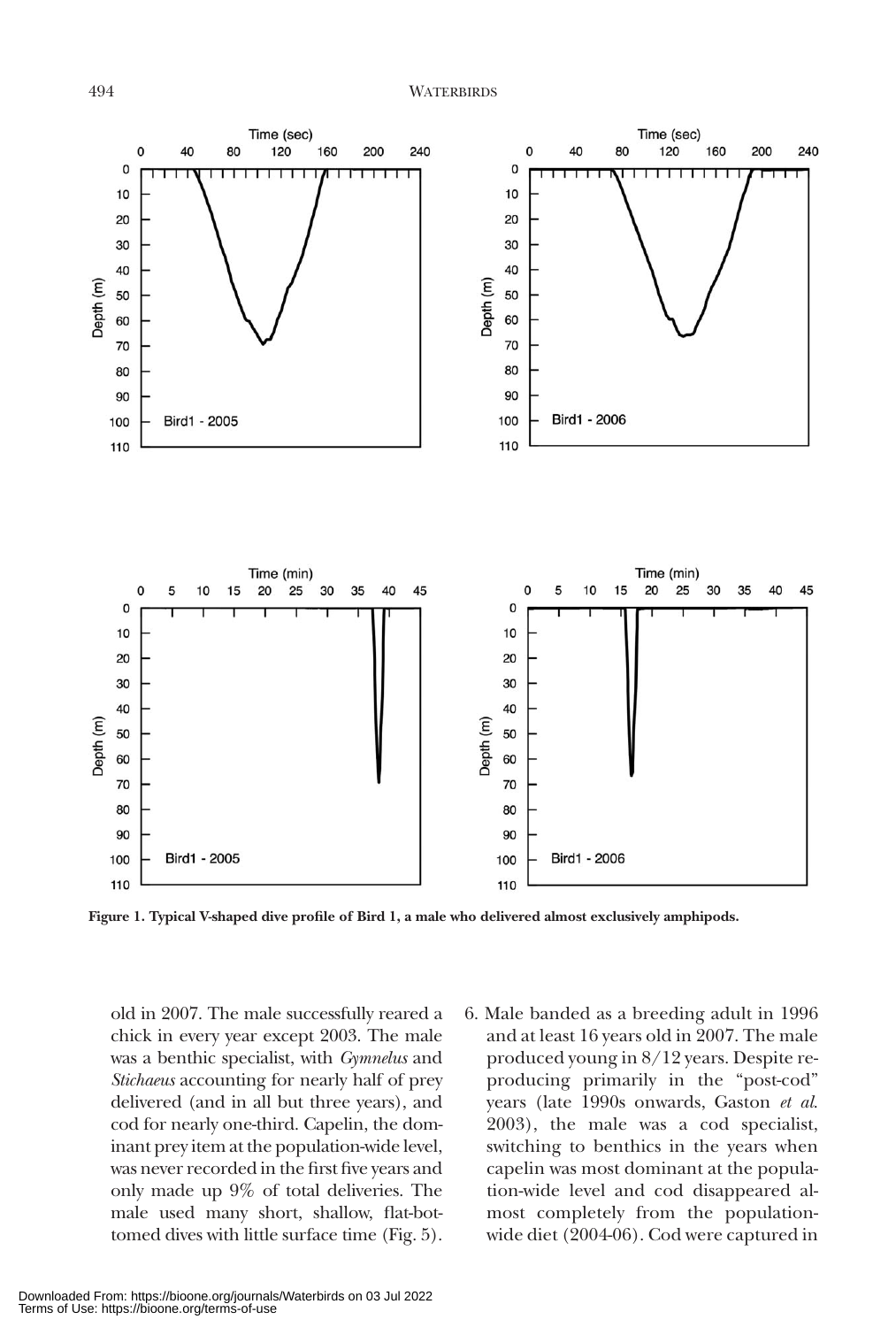

**Figure 2. Dive pattern of Bird 2, a male who delivered mostly amphipods (V-shaped dives) with occasional other pelagic prey.**

shallow, flat-bottomed dives during long dive bouts (Fig. 6). They were usually collected far from the colony, as shown by long (30+ min) return flight times.

7. Female, banded as a chick in 1988; reared its first young in 1996. The female produced a chick in 9/12 years. The female was another benthic specialist, bringing back deep water sculpins in the genus *Triglops*. The female was the colony recordholder for longest dive (278 s), and used a deep-diving tactic resulting in long dives and relatively short dive bouts (1-5 dives; Fig. 7); presumably the female was unable to maintain this deep-diving activity for long.

8. Female, banded as a chick in 1988, first raised an offspring in 1995, and every year since then. The female was another sculpin specialist, with sculpins making up over half of the diet, and represented in every year but two. The female mostly delivered deep water sculpins (*Triglops*), using very deep, long dives with several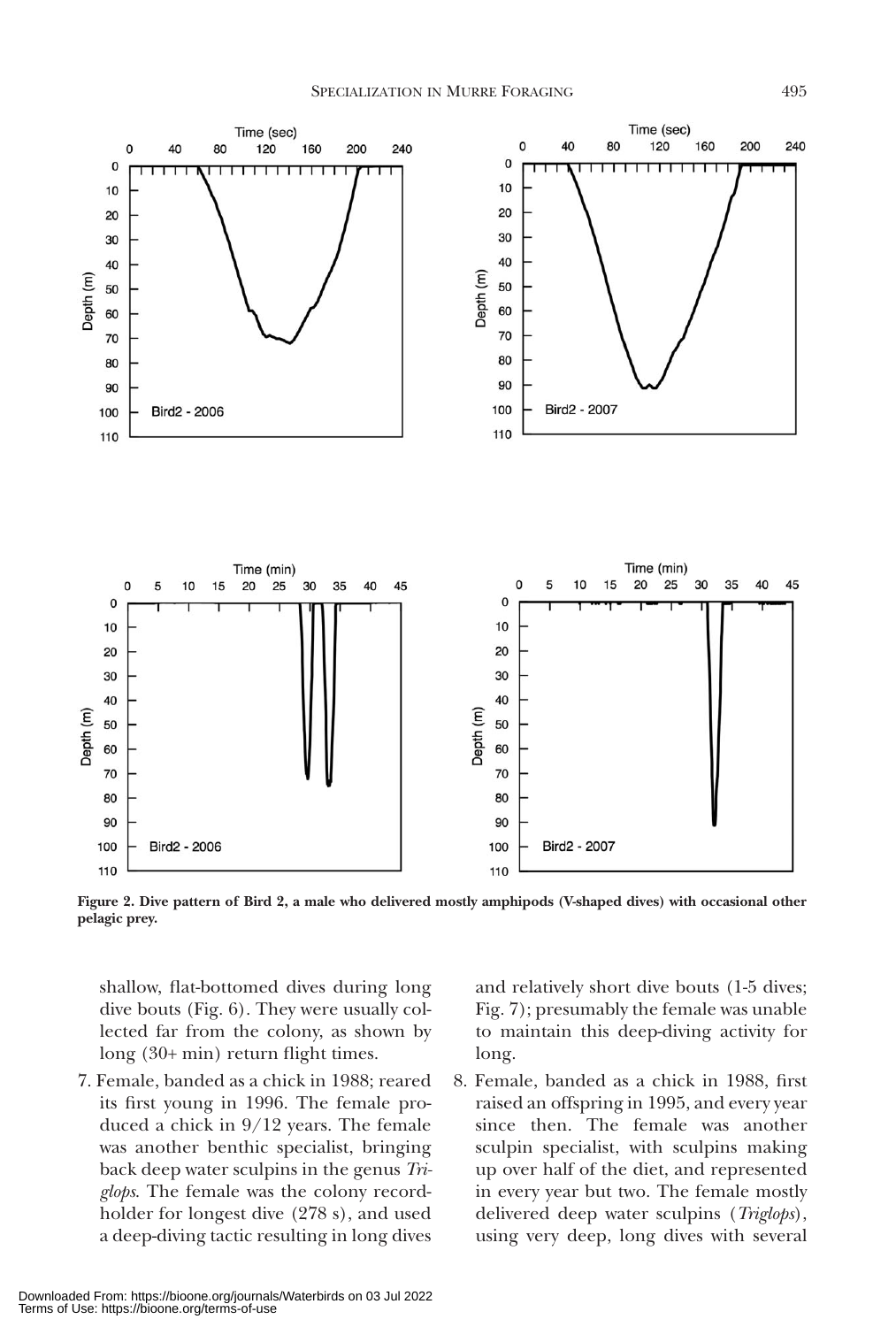

**Figure 3. Successive, variable depth V- or W-shaped dive pattern of Bird 3, a female specializing on capelin.**

dives per bout (Fig. 8). The sculpin strategy has paid off for this bird, resulting in consistent successful breeding (Table 1).

#### **DISCUSSION**

Several strategies were evident at the colony, with these strategies reflecting parallel differences in diet and foraging behavior (Table 1). Specifically, individual benthic specialists tended to forage repeatedly at the same location (Fig. 9), suggesting that repeated, stereotyped foraging behavior represents birds returning to the same location. There was no clear pattern between specialties and age or reproductive success, although amphipod specialists tended to have fewer successful breeding attempts. Apparently, site and/or mate quality, were much more important in determining reproductive success than foraging strategy. If there was any relation between strategy and success it could be as a symptom of quality, with preferred feeders winning better sites (Moody *et al.* 2004; Lewis *et al.* 2006).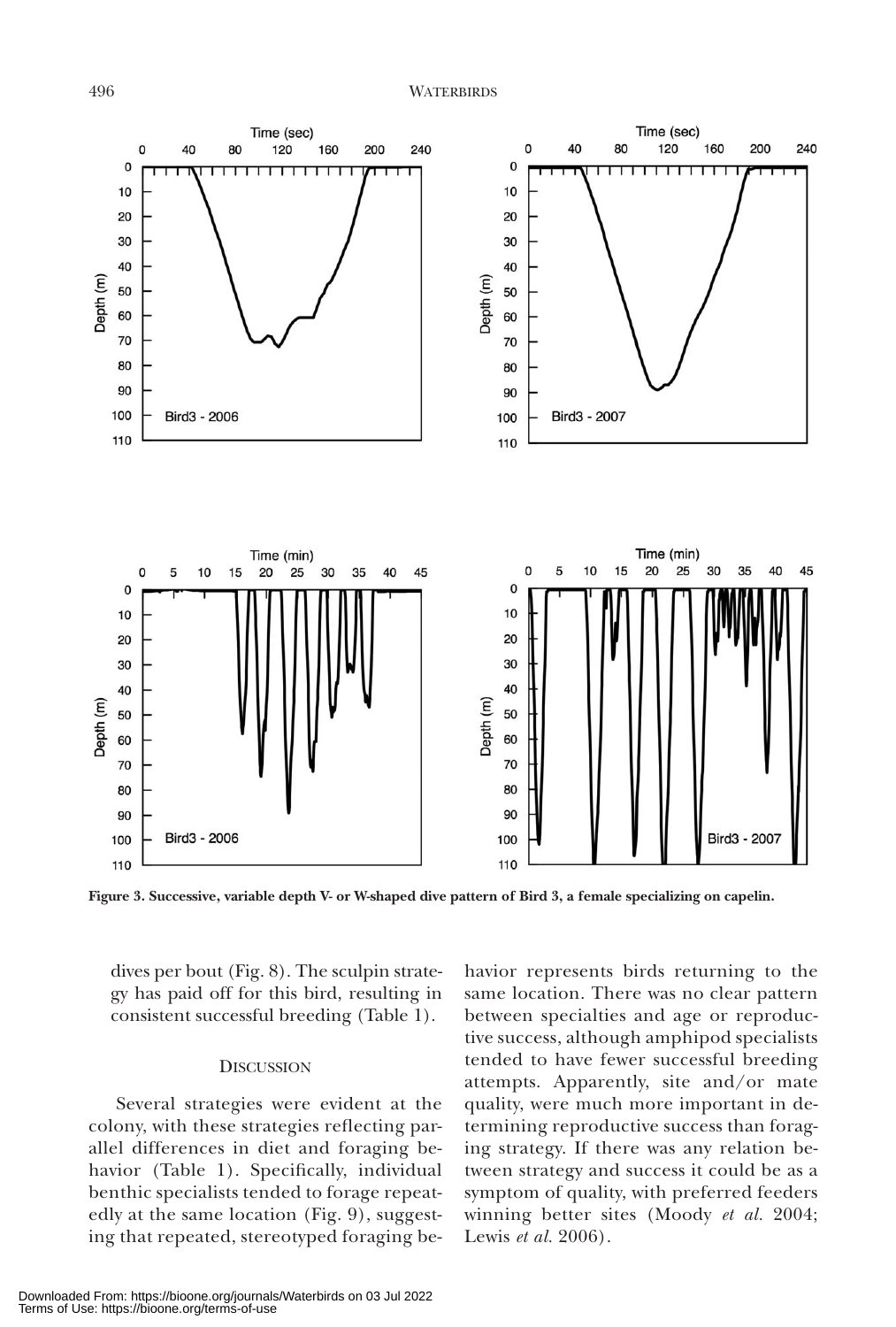

**Figure 4. Dive pattern of Bird 4, a female specializing entirely on capelin—exemplified by successive deep, Ushaped dives with a defined but variable bottom period.**

Two major changes have taken place over the period of the study: diet has shifted from Arctic (cod) to Sub-arctic (capelin) fish species since 1981 (Gaston *et al.* 2003, 2005), and the opportunity to observe older birds increased as our banded population aged. Increasing proportions of older birds during the study period potentially confounds our observations of age-related trends because older birds tend to appear to "specialize" on capelin because the only birds known to be

old occurred during the most recent years. Nonetheless, individuals tended to maintain specializations across many years, including the Arctic cod specialist presented here. Thus, the switch from cod to capelin represents a switch in the diet of generalists (which represent about two-thirds of the population; Woo *et al.* 2008), with specialists not showing the switch. As the repeatability of foraging behavior was high for generalists and specialists alike, we sug-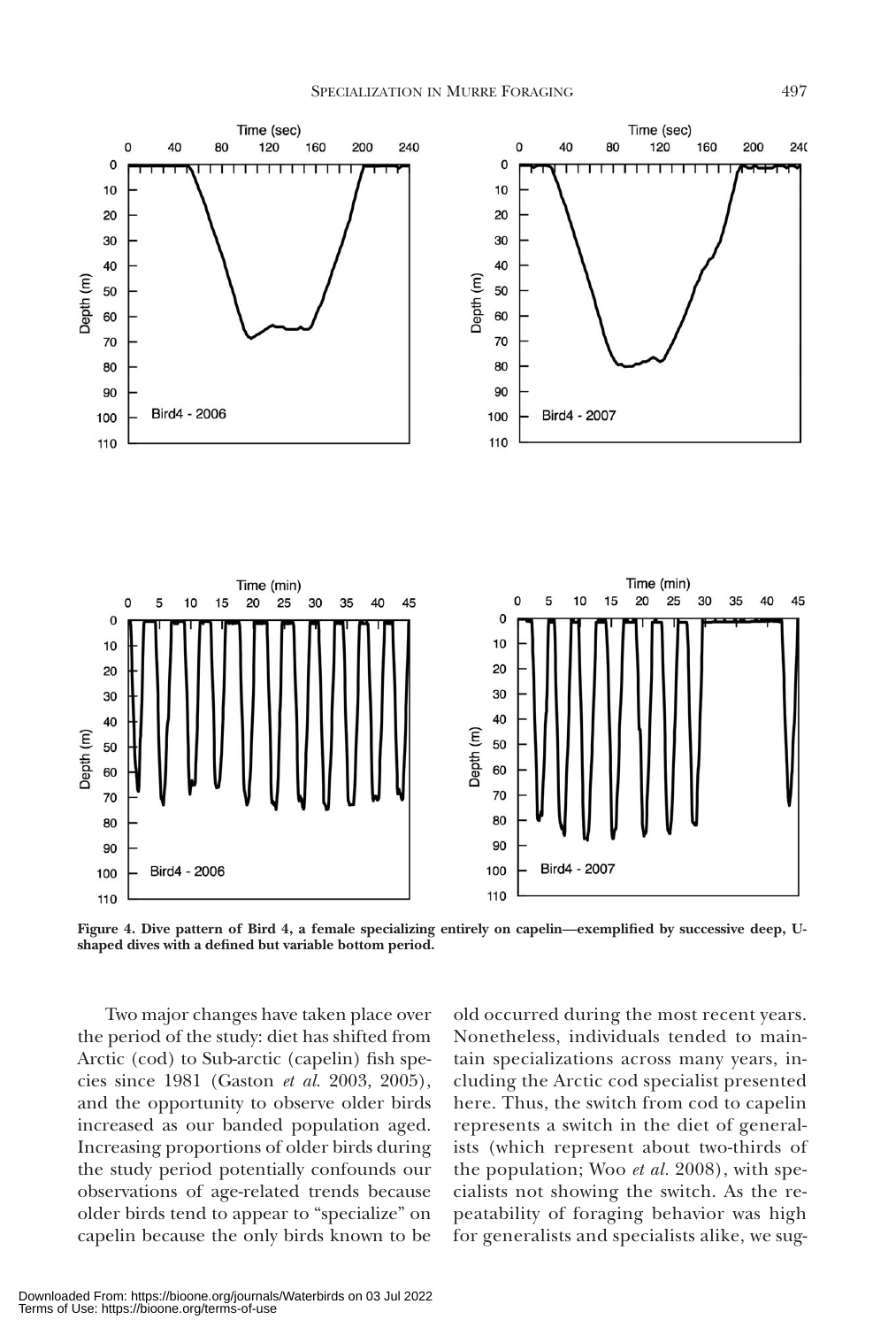

**Figure 5. Short, shallow, flat-bottomed dive pattern of Bird 5, a male specializing primarily on shallow benthic prey items.**

gest all birds have highly repeatable foraging behavior (dive depth, flight time, distance from colony, habitat selection, foraging location), but the particular foraging behavior used by generalists intersects the habitat of several prey items while specialists use habitat where only one prey item dominates.

Much can be learned from focusing on telling the stories of a few individuals, rather than getting a little information from a large number of individuals (Warren *et al.* 1996; Pepperberg 2000). For example, although our birds fit into a few simple categories (benthic, pelagic), there was individual variation in alternative prey types, dive behavior and life history consequences (see Ropert-Coudert *et al.* 2003). By presenting only statistical means, we would be obscuring much of the variation that makes each individual unique. The variation represents the flexibility of an individual to adapt to changing environmental conditions and, therefore, may play an important part of its life history. Past studies at Coats Island have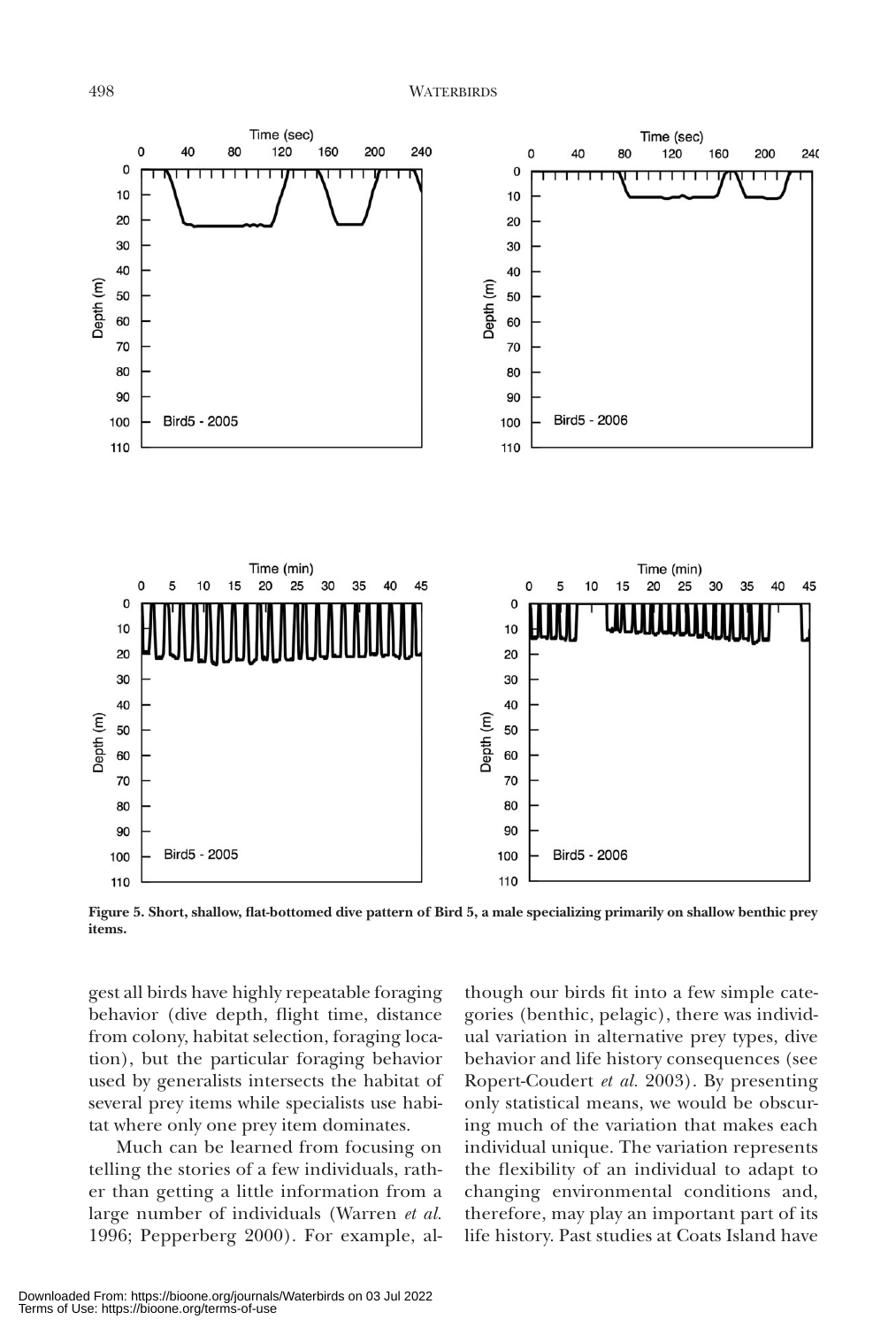

**Figure 6. Shallow, flat-bottomed dives of Bird 6, a male specializing almost exclusively on cod.**

focused on temporal trends in diet and contaminants, deriving a regression between mean population values and date (Braune *et al.* 2001; Gaston *et al.* 2003), yet changes in population means actually represent changes in the proportion of specialists and generalists or tactics within individuals. Could changes in diet or contamination merely reflect changes in the proportion of specialists on the study plot? We suggest above that this is not the case, but a stronger argument for temporal changes in diet and

contamination would be provided by repeated sampling of the same individuals. In a similar way, measuring age-related trends for survival and reproductive success within individuals (longitudinal sampling) is a much more powerful test of senescence than monitoring life tables (populationwide mean reproductive success or survival at a given age; cross-sectional sampling) because poor breeders may disappear from later age classes, reducing the probability of detecting senescence (Reid *et al.* 2003).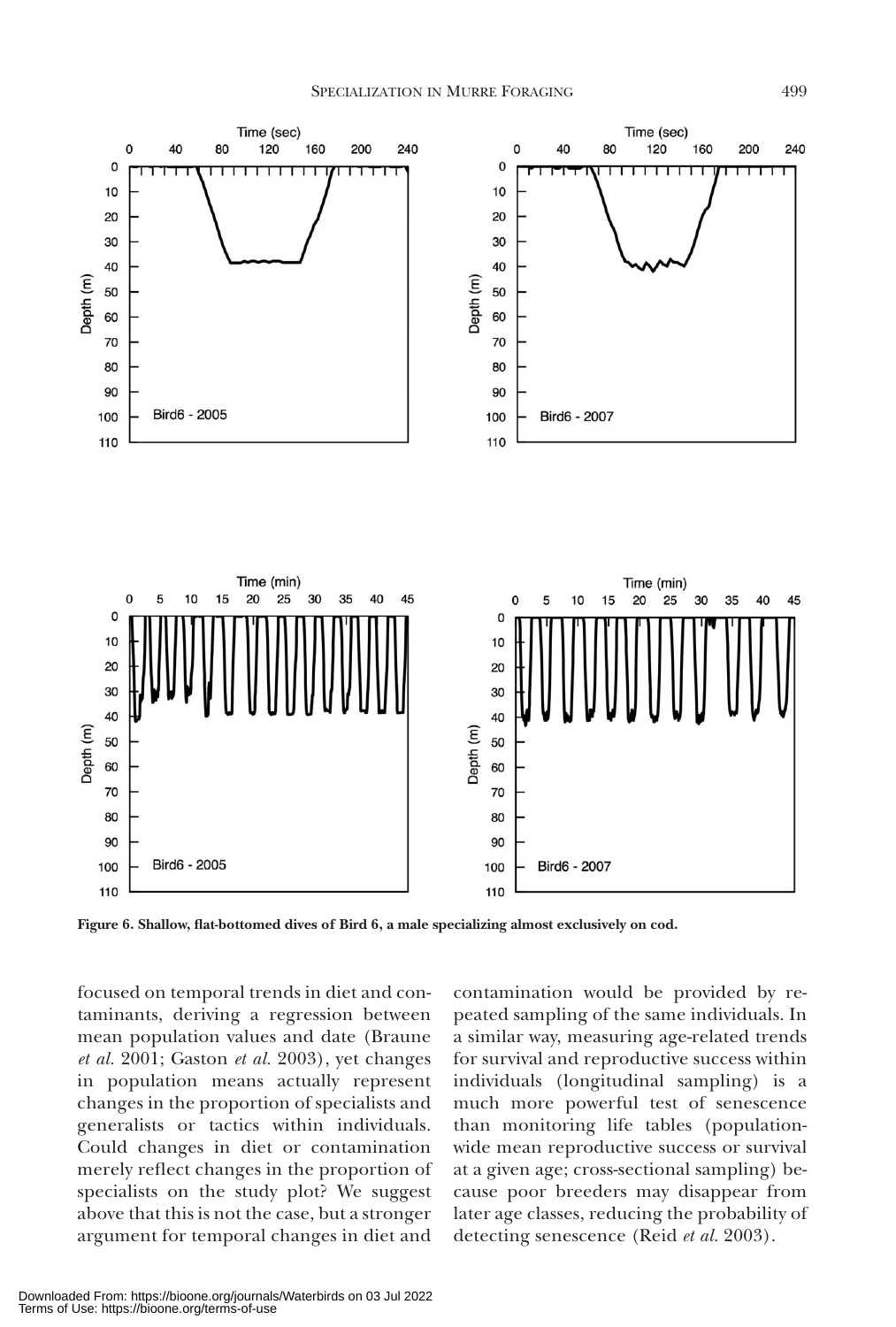

**Figure 7. Dive pattern of Bird 7, a female specializing on benthic sculpins resulting in deep, long duration, flat-bottomed dives.**

Although ecologists are taught to avoid anthropomorphisms and to view their work objectively, we suggest that some emphasis on the subjective, individual nature of their study animals may be beneficial. Ecologists need to recognize that case-histories of individual birds built up over many years will provide valuable insight into ecological processes complementary to generalizations across populations from single-year studies. For example, applying a theoretical-deductive approach to a small number of well-known individuals may increase knowledge for small populations of conservation interest to a greater degree than hypothesis-testing approaches (Parra *et al*. 2001; see Armstrong and Mc-Carthy 2007). We suggest more studies using longitudinal sampling are needed (Tremblay *et al.* 2005).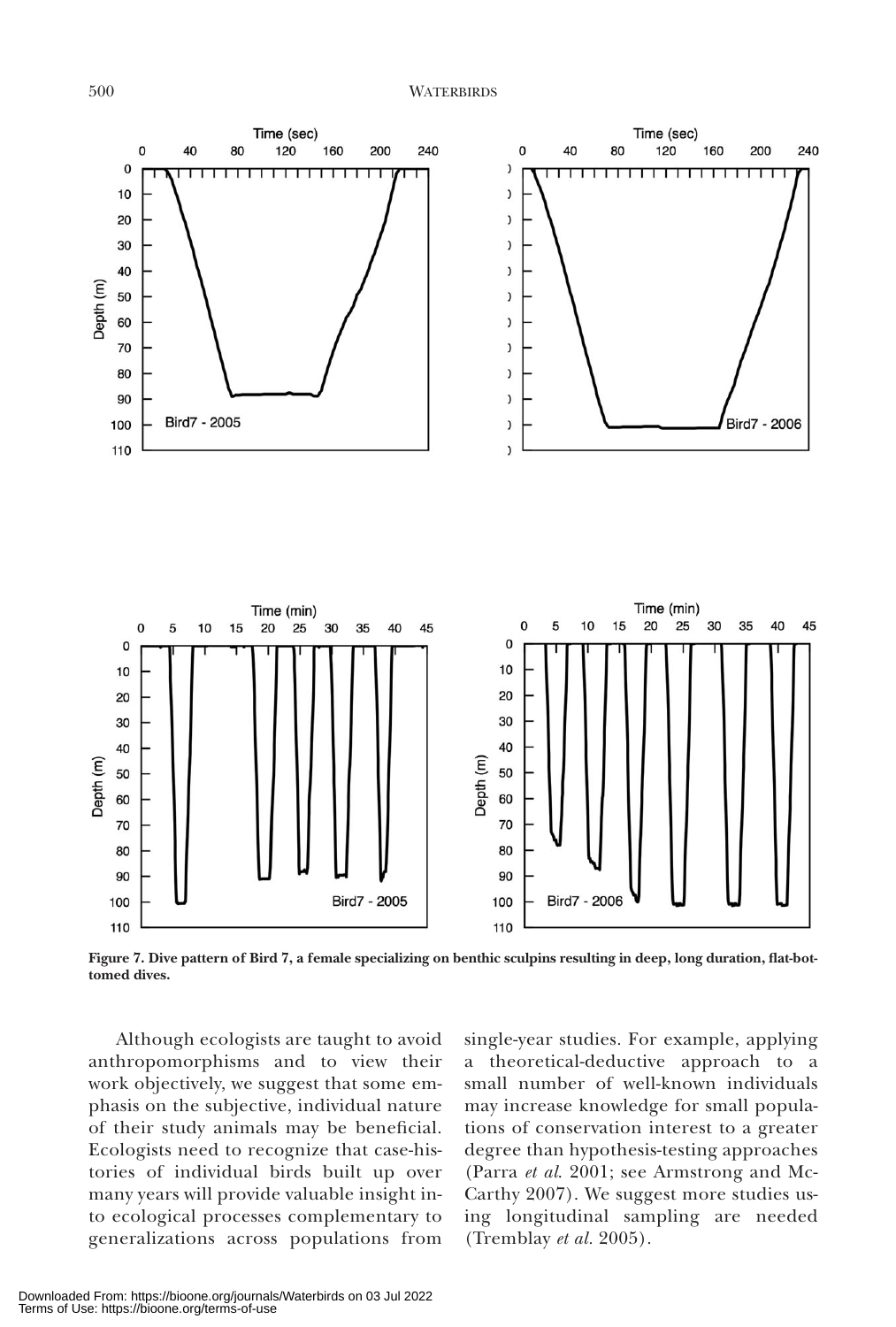

**Figure 8. Dive pattern of Bird 8, a female specializing on benthic sculpin—exemplified by deep, long duration, flatbottomed dives.** 

#### **ACKNOWLEDGMENTS**

We thank B. Addison, K. Ashcroft, M. Barrueto, R. Bull, A. Hargreaves, M. Hipfner, S. Jacobs, G. Langston, M. Mallory, A. Moody, J. Provencher, A. Ronston, P. Smith, U. Steiner, P. Woodward and many other assistants for help in the field. J. Nakoolak helped with construction of capillary tubes when he was not keeping us safe from bears. A. Fromevitch, K. Hedges and P. Turko helped with data compilation. KHE was funded by, variously: a NSERC Postgraduate (M) Award, a NSERC Northern Research Internship, the Northern Scientific Training Program, a Moun-

tain Equipment Co-op Studentship, a Malcolm Ramsay Memorial Grant, an Arctic Institute of North America Grant-in-Aid, the International Polar Year, an Andrew Taylor Northern Studies Grant, a Society of Canadian Ornithologists/Bird Studies Canada Taverner Award and an American Museum of Natural History Frank M. Chapman Award. Additional financial support came from Environment Canada and the University of Manitoba. R. Armstrong at the Nunavut Research Institute and C. Eberl and M. Mallory of Environment Canada provided logistical support. Transportation was provided by the Polar Continental Shelf Project of Energy, Mines and Resources Cana-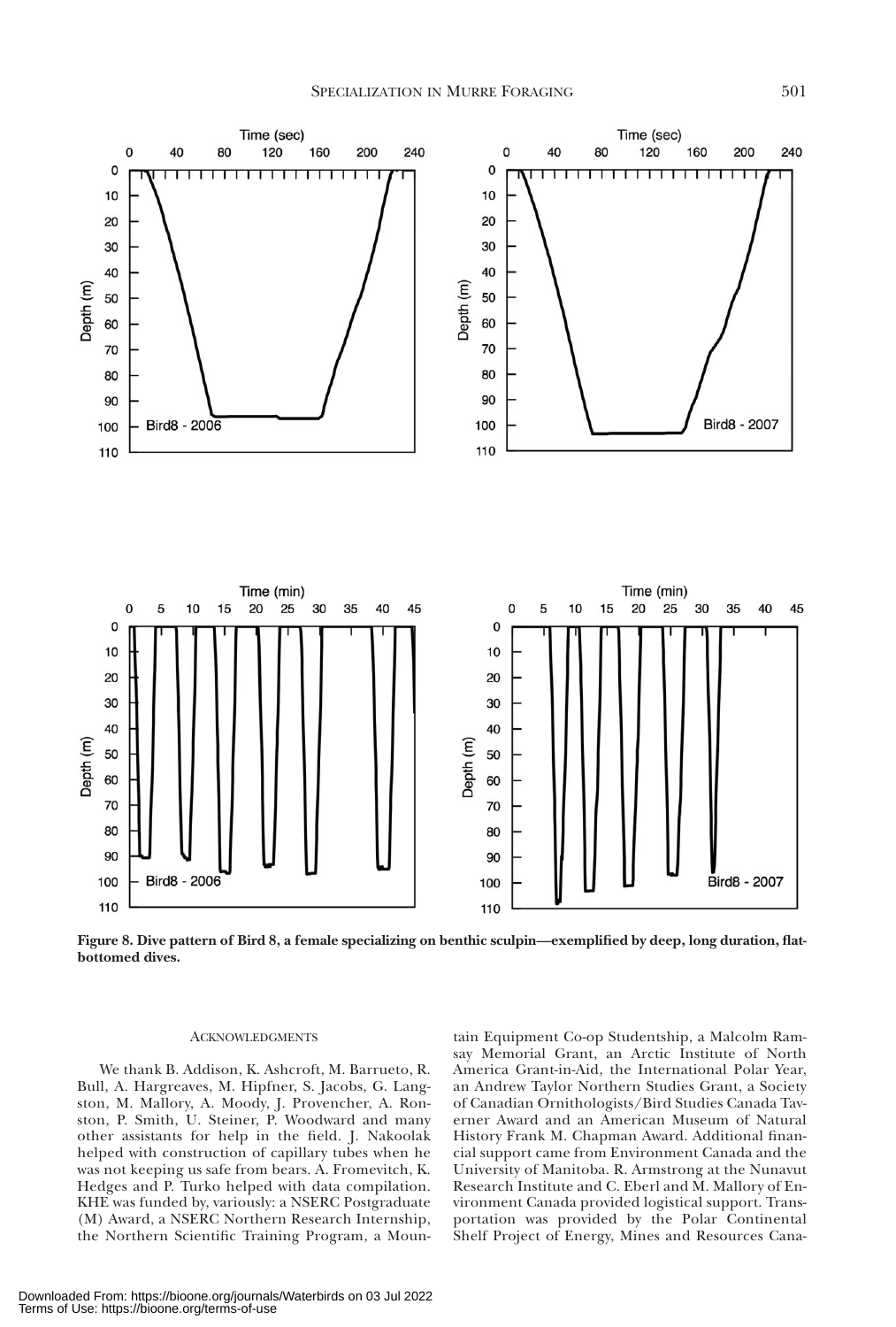

**Figure 9. Locations where benthic prey were collected by nine individual murres at Coasts Island, including the four benthic specialists presented in Table 1. Each symbol represents a different individual. The lines represent 20 m isobaths.**

da. All handling and equipping followed the guidelines of the Canadian Committee for Animal Care under the University of Manitoba Protocol Number F04-030.

#### LITERATURE CITED

- Anderson, D. R. and K. P. Burnham. 2002. Avoiding pitfalls when using information-theoretic methods. Journal of Wildlife Management 66: 912-918.
- Annett, C. A. and R. Pierotti. 1999. Long-term reproductive output in Western Gulls: consequences of alternate tactics in diet choice. Ecology 80: 288-297.
- Áraujo, M., P. R. Guimaraes, R. Svanbäck, A. Pinheiro, P. Guimaraes, S. Reis and D. I. Bolnick. 2008. Network analysis reveals contrasting effects of intraspecific competition on individual vs. population diets. Ecology 89: 1981-1993.
- Áraujo, M. S., D. I. Bolnick, G. Machardo, A. Giaretta and S. Reis. 2007. Using δC-13 stable isotopes to quantify individual-level diet variation. Oecologia 152: 643-654.
- Armstrong, D. P. and M. A. McCarthy. 2007. Big decisions and sparse data: adapting scientific publishing to the needs of practical conservation. Avian Conservation and Ecology 2: 14.
- Bolnick, D. I., R. Svanbäck, M. S. Áraujo and L. Persson. 2007. Comparative support for the niche variation

hypothesis that more generalized populations are also more heterogeneous. Proceedings of the National Academy of Sciences, USA. 104: 10075-10079.

- Bolnick, D. I., R. Svanbäck, J. M. Fordyce, L. H. Yang, J. M. Davis, C. D. Hulsey and M. L. Forister. 2003. The ecology of individuals: incidence and implications of individual specialization. American Naturalist 161: 1-28.
- Bolnick, D. I., L. H. Yang, J. M. Fordyce, J. M. Davis and R. Svanbäck. 2002. Measuring individual-level resource specialization. Ecology 83: 2935-2941.
- Braune, B. M., G. M. Donaldson and K. A. Hobson. 2001. Contaminant residues in seabird eggs from the Canadian Arctic. I. Temporal trends 1975-1998. Environmental Pollution 114: 39-54.
- Elliott, K. H. and A. J. Gaston. 2005. Flight speeds of two seabirds: a test of Norberg's hypothesis. Ibis 147: 783-789.
- Elliott, K. H., J. Duffe, S. L. Lee, P. Mineau and J. E. Elliott. 2006. Foraging ecology of Bald Eagles at an urban landfill. Wilson Journal of Ornithology 118: 380- 390.
- Elliott, K. H., G. K. Davoren and A. J. Gaston. 2008d. Bias in murre feeding watches. Journal of Field Ornithology 79: 298-307.
- Elliott, K. H., G. K. Davoren and A. J. Gaston. 2008b. Increasing energy expenditure for a deep-diving bird alters time allocation during the dive cycle. Animal Behaviour 85: 1311-1317.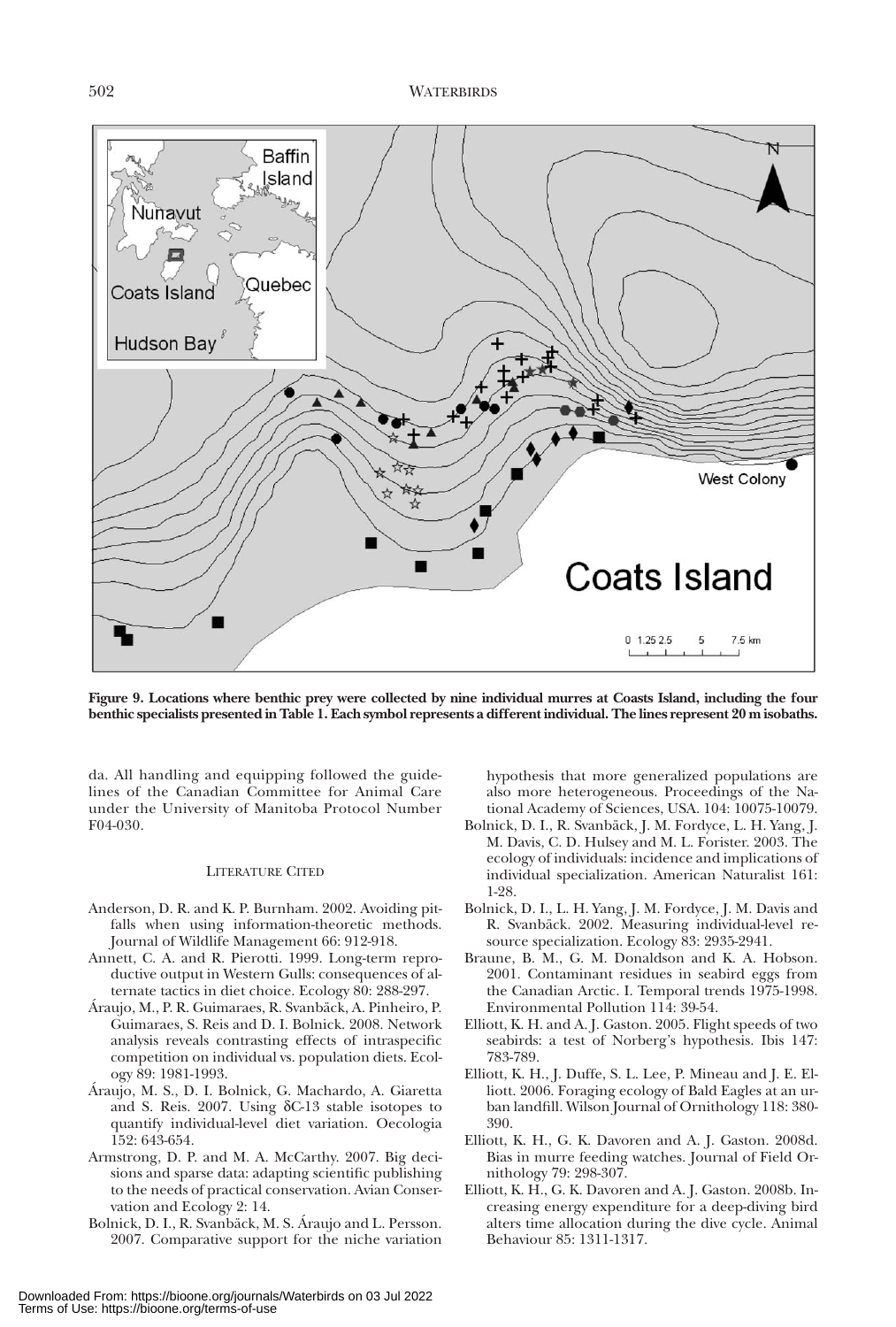- Elliott, K. H., G. K. Davoren and A. J. Gaston. 2008c. Time allocation by a deep-diving bird reflects prey type and energy gain. Animal Behaviour 85: 1301- 1310.
- Elliott, K. H., K. Woo, A. J. Gaston, S. Benvenuti, L. Dall'Antonia and G. K. Davoren. 2008a. Seabird foraging behaviour indicates prey type. Marine Ecology Progress Series 354: 289-303.
- Gaston, A. J., H. G. Gilchrist and J. M. Hipfner. 2005. Climate change, ice conditions and reproduction in an Arctic nesting marine bird: Brünnich's Guillemot (*Uria lomvia* L.). Journal of Animal Ecology 74: 832- 841.
- Gaston, A. J. and I. L. Jones. 1998. The Auks. Oxford University Press, Oxford, U.K.
- Gaston, A. J., K. Woo and J. M. Hipfner. 2003. Trends in forage fish populations in northern Hudson Bay since 1981, as determined from the diet of nestling Thick-billed Murres *Uria lomvia*. Arctic 56: 227-233.
- Golet, G. H., K. J. Kuletz, D. D. Roby and D. B. Irons. 2000. Adult prey choice affects chick growth and reproductive success in Pigeon Guillemots. Auk 117: 82-91.
- Goss-Custard, J. D. and S. E. A. L. V. D. Durell. 1987. Age-related effects in oystercatchers, *Haematopus ostralegus*, feeding on mussels *Mytilus edulis*. I. Foraging efficiency and interference. Journal of Animal Ecology 56: 521-536.
- Goss-Custard, J. D., R. W. G. Caldow, R. T. Clarke, S. E. A. L. V. D. Durell and W. J. Sutherland. 1995. Deriving population parameters from individual variations in foraging behaviour. I: Empirical game theory distribution model of oystercatchers *Haematopus ostralegus* feeding on mussels *Mytilus edulis*. Journal of Animal Ecology 64: 265-276.
- Hipfner, J. M., A. J. Gaston and B. D. Smith. 2006. Regulation of provisioning rate in the Thick-billed Murre (*Uria lomvia*). Canadian Journal of Zoology 84: 931-938.
- Katzner, T. E., E. A. Bragin, S. T. Knick and A. T. Smith. 2005. Relationship between demographics and diet specificity of Imperial Eagles *Aquila heliaca* in Kazakhstan. Ibis 147: 576-586.
- Lewis, S., S. Wanless, D. A. Elston, M. D. Schultz, E. Mackley, M. du Toit, J. G. Underhill and M. P. Harris. 2006. Determinants of quality in a long-lived colonial species. Journal of Animal Ecology 75: 1304-1312.
- Moody, A. T., S. I. Wilhelm, M. L. Cameron-MacMillan, C. J. Walsh and A. E. Storey, 2005. Divorce in Common Murres (*Uria aalge*): relationship to parental quality. Behavioral Ecology and Sociobiology 57: 224-230.
- Parra, J. L., M. Agudelo, Y. Molina and G. Londono. 2001. Use of space by a pair of Salvin's Curassows

(*Mitu salvini*) in northwestern Colombian Amazon. Ornitologia Neotropical 12: 189-204.

- Pepperberg, I. M. 2000. The Alex Studies: cognitive and communicative abilities of Grey Parrots. Harvard University Press. Cambridge, Massachusetts.
- Pierotti, R. and C. A. Annett. 1990. Diet and reproductive output in seabirds. BioScience 40: 568-574.
- Reid, J. M., E. M. Bignal, S. Bignal, D. I. McCracken and P. Monaghan. 2003. Age-specific reproductive performance in the Red-billed Chough (*Pyrrhocorax pyrrhocorax*): patterns and processes in a natural population. Journal of Animal Ecology 72: 765-776.
- Restani, M., A. R. Harmata and E. M. Madden. 2000. Numerical and functional responses of migrant Bald Eagles exploiting a seasonally concentrated food source. Condor 102: 561-568.
- Ropert-Coudert, Y., A. Kato, Y. Naito and B. L. Cannell. 2003. Individual diving strategies in the Little Penguin. Waterbirds 26: 403-408.
- Sargeant, B. L. 2007. Individual foraging specializations: niche width versus niche overlap. Oikos 116: 1431-1437.
- Tremblay, Y., Y. Cherel, M. Oremus, T. Tverra and O. Chastel. 2003. Unconventional ventral attachment of time depth recorders as a new method to investigate time budget and diving behaviour of seabirds. Journal of Experimental Biology 206: 1929-1940.
- Tremblay, Y., T. R. Cook and Y. Cherel. 2005. Time budget and diving behaviour of chick-rearing Crozet Shags. Canadian Journal of Zoology 83: 971-982.
- Voslamber, B., M. Platteeuw and M. R. Van Eerden. 1995. Solitary foraging in sand pits by breeding cormorants *Phalacrocorax carbo sinensis*—does specialized knowledge about fishing sites and fish behavior pay off? Ardea 83: 213-222.
- Votier, S. C., S. Bearhop, N. Ratcliffe and R. W. Furness. 2004. Reproductive consequences for Great Skuas specializing as seabird predators. Condor 106: 275- 287.
- Wanless, S., M. P. Harris and J. A. Morris. 1992. Diving behavior and diet of the Blue-eyed Shag at South-Georgia. Polar Biology 12: 713-719.
- Warren, D. K., D. K. Patterson and I. M. Pepperberg. 1996. Mechanisms of American English vowel production in a Grey Parrot (*Psittacus erithacus*). Auk 113: 41-58.
- Watanuki, Y. 1992. Individual diet difference, parental care and reproductive success in Slaty-backed gulls. Condor 94: 159-171.
- Woo, K. J., K. H. Elliott, M. Davidson, A. J. Gaston and G. K. Davoren. 2008. Individual specialization in diet by a generalist marine predator reflects specialization in foraging behaviour. Journal of Animal Ecology 77: 1082-1091.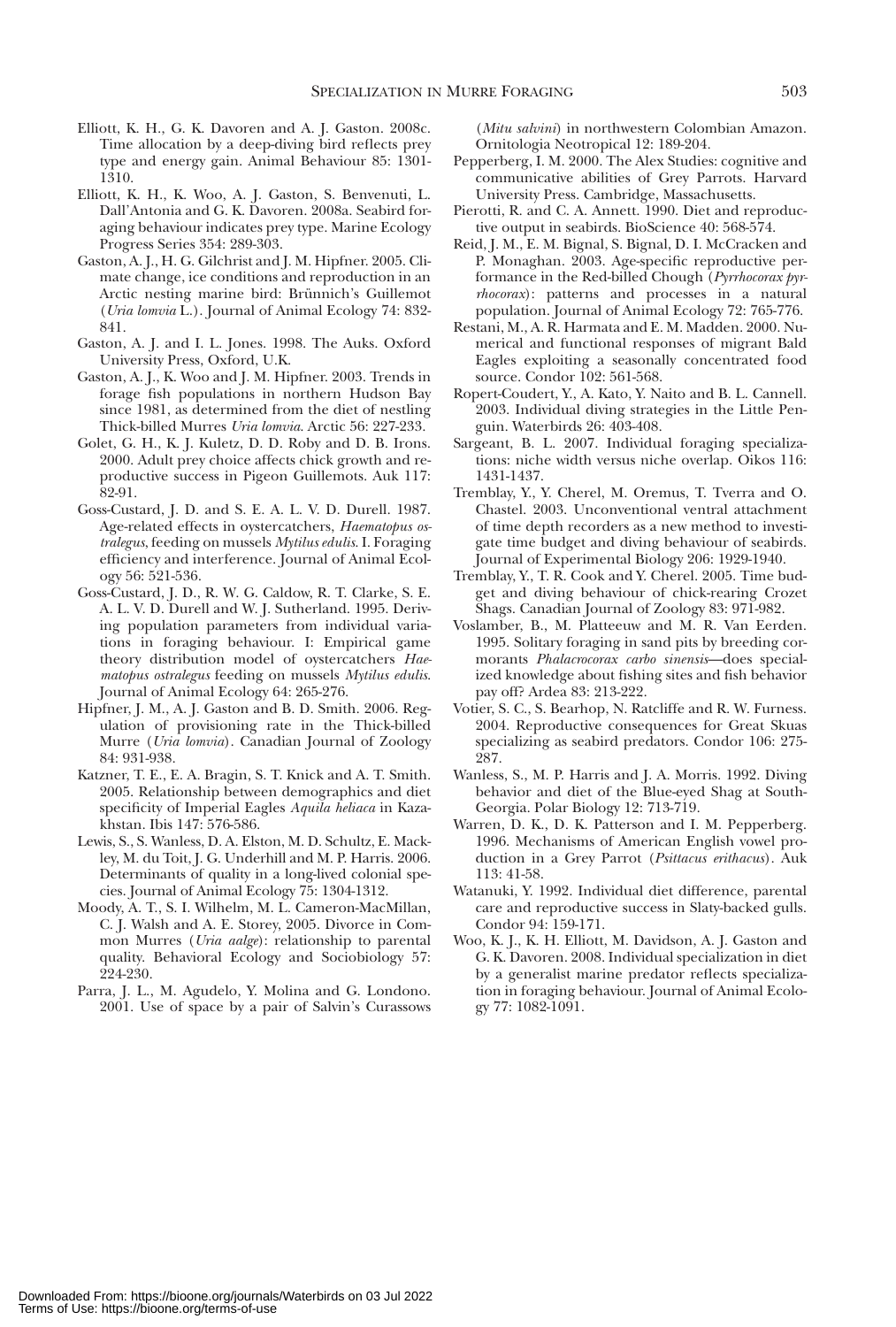| fishdoctor, Gynnelus (GYM); daubed shanny, Leptoclinus (LEP); sculpin, Cottidae (SCU); Arctic shanny, Stichaeus (STI); pelagic prey such as sand eel, Anmodytes (AMM); capelin<br>(× 2 refers to two fish per trip), Mallotus (CAP); cod, Boreogadus (COD); and invertebrates such as squid (SQU), shrimp (SHR) and amphipods (AMP). We report individual totals<br>and 1993-2007 population totals (POP). To simplify presentation, we sometimes group prey into larger classifications (e.g. benthics). Data for a given year were only included if<br>at least five feeds were observed (including unidentified feeds, which are not shown in the tables). Percentages are calculated relative to number of feeds, rather than by mass. |              |                 |                             |                                                       |            |               |                          |                 |       |                                 |            |                             |                 |
|--------------------------------------------------------------------------------------------------------------------------------------------------------------------------------------------------------------------------------------------------------------------------------------------------------------------------------------------------------------------------------------------------------------------------------------------------------------------------------------------------------------------------------------------------------------------------------------------------------------------------------------------------------------------------------------------------------------------------------------------|--------------|-----------------|-----------------------------|-------------------------------------------------------|------------|---------------|--------------------------|-----------------|-------|---------------------------------|------------|-----------------------------|-----------------|
|                                                                                                                                                                                                                                                                                                                                                                                                                                                                                                                                                                                                                                                                                                                                            |              |                 | PELAGICS                    |                                                       |            |               |                          | <b>BENTHICS</b> |       |                                 |            | INVERTEBRATES               |                 |
| <b>BIRD</b>                                                                                                                                                                                                                                                                                                                                                                                                                                                                                                                                                                                                                                                                                                                                | <b>YEAR</b>  | $\mathbb{R}^p$  | $\sim$<br>$CAP \times$      | COD                                                   | <b>AMM</b> | <b>EUM</b>    | <b>CYM</b>               | STI             | ÊP    | <b>SCU</b>                      | <b>DOS</b> | AMP                         | <b>SHR</b>      |
| Bird $#1$                                                                                                                                                                                                                                                                                                                                                                                                                                                                                                                                                                                                                                                                                                                                  |              |                 |                             |                                                       |            |               |                          |                 |       |                                 |            |                             |                 |
| 85520                                                                                                                                                                                                                                                                                                                                                                                                                                                                                                                                                                                                                                                                                                                                      | 2005         |                 |                             |                                                       |            |               |                          |                 |       |                                 |            | 27<br>33                    |                 |
|                                                                                                                                                                                                                                                                                                                                                                                                                                                                                                                                                                                                                                                                                                                                            | 2006         |                 |                             | $1.6\%$                                               |            |               |                          | $0.0\,\%$       |       |                                 | $0.0\%$    | 98.4%                       | $0.0\%$         |
| Bird $#2$                                                                                                                                                                                                                                                                                                                                                                                                                                                                                                                                                                                                                                                                                                                                  |              |                 |                             |                                                       |            |               |                          |                 |       |                                 |            |                             |                 |
| 67193                                                                                                                                                                                                                                                                                                                                                                                                                                                                                                                                                                                                                                                                                                                                      | 2003         |                 |                             |                                                       |            |               |                          |                 |       |                                 |            | $\bullet$                   |                 |
|                                                                                                                                                                                                                                                                                                                                                                                                                                                                                                                                                                                                                                                                                                                                            | 2004         |                 | $\circ \circ \circ$         | $\overline{\phantom{0}}$ 0 0 $\overline{\phantom{0}}$ |            |               |                          |                 |       |                                 |            | 13                          | $O$ $O$ $N$ $C$ |
|                                                                                                                                                                                                                                                                                                                                                                                                                                                                                                                                                                                                                                                                                                                                            | 2006<br>2007 |                 |                             |                                                       |            |               |                          |                 |       |                                 |            | 52                          |                 |
|                                                                                                                                                                                                                                                                                                                                                                                                                                                                                                                                                                                                                                                                                                                                            |              | 85<br>Goooooo   |                             |                                                       |            |               |                          |                 |       |                                 |            | 14                          |                 |
|                                                                                                                                                                                                                                                                                                                                                                                                                                                                                                                                                                                                                                                                                                                                            |              |                 |                             | $0.8\%$                                               | $0.0\%$    |               |                          |                 |       |                                 | 3.4%       | $72.0\%$                    |                 |
| Bird $#3$                                                                                                                                                                                                                                                                                                                                                                                                                                                                                                                                                                                                                                                                                                                                  |              |                 |                             |                                                       |            |               |                          |                 |       |                                 |            |                             |                 |
| 69944                                                                                                                                                                                                                                                                                                                                                                                                                                                                                                                                                                                                                                                                                                                                      | 2005         | $\overline{20}$ |                             |                                                       | $\circ$    |               |                          |                 |       |                                 |            |                             |                 |
|                                                                                                                                                                                                                                                                                                                                                                                                                                                                                                                                                                                                                                                                                                                                            | 2006         | $28$<br>10      | $\frac{3}{2}$               | $\alpha$ $\alpha$                                     | $\circ$    |               |                          |                 |       |                                 |            | $\circ$ $\circ$             |                 |
|                                                                                                                                                                                                                                                                                                                                                                                                                                                                                                                                                                                                                                                                                                                                            | 2007         |                 |                             |                                                       | $\sim$     |               |                          |                 |       |                                 |            |                             |                 |
|                                                                                                                                                                                                                                                                                                                                                                                                                                                                                                                                                                                                                                                                                                                                            |              | 61.3%           | 25.2%                       | 5.6%                                                  | $2.2\%$    |               |                          | $4.4\%$         |       |                                 |            | $1.1\%$                     |                 |
| Bird $#4$                                                                                                                                                                                                                                                                                                                                                                                                                                                                                                                                                                                                                                                                                                                                  |              |                 |                             |                                                       |            |               |                          |                 |       |                                 |            |                             |                 |
| 60228                                                                                                                                                                                                                                                                                                                                                                                                                                                                                                                                                                                                                                                                                                                                      | 2005         | 14              |                             |                                                       |            |               |                          |                 |       |                                 |            |                             |                 |
|                                                                                                                                                                                                                                                                                                                                                                                                                                                                                                                                                                                                                                                                                                                                            | 2006         | $\circ$         |                             |                                                       |            |               |                          |                 |       |                                 |            |                             |                 |
|                                                                                                                                                                                                                                                                                                                                                                                                                                                                                                                                                                                                                                                                                                                                            |              | $100\%$         |                             |                                                       |            |               |                          | $0.00\%$        |       |                                 |            |                             |                 |
| Bird #5                                                                                                                                                                                                                                                                                                                                                                                                                                                                                                                                                                                                                                                                                                                                    |              |                 |                             |                                                       |            |               |                          |                 |       |                                 |            |                             |                 |
| 02029                                                                                                                                                                                                                                                                                                                                                                                                                                                                                                                                                                                                                                                                                                                                      | 1993         | $\circ$         |                             |                                                       | ᅌ          |               |                          |                 |       | $\circ$                         |            |                             |                 |
|                                                                                                                                                                                                                                                                                                                                                                                                                                                                                                                                                                                                                                                                                                                                            | 1994         |                 |                             |                                                       | $\circ$    |               | $\overline{\phantom{0}}$ |                 |       |                                 |            |                             |                 |
|                                                                                                                                                                                                                                                                                                                                                                                                                                                                                                                                                                                                                                                                                                                                            | 1995         |                 |                             |                                                       |            |               |                          |                 |       |                                 |            |                             |                 |
|                                                                                                                                                                                                                                                                                                                                                                                                                                                                                                                                                                                                                                                                                                                                            | 1996         | 00000           | $\circ\circ\circ\circ\circ$ | $ \circ$ $ \circ$ $+$ $\circ$                         |            | $\sim$ $\sim$ | $\circ$ $\circ$          | $\bullet$       | 0000- | $\circ \circ \circ \circ \circ$ |            | $\circ\circ\circ\circ\circ$ |                 |
|                                                                                                                                                                                                                                                                                                                                                                                                                                                                                                                                                                                                                                                                                                                                            | 1997         |                 |                             |                                                       |            |               |                          | ும              |       |                                 |            |                             |                 |
|                                                                                                                                                                                                                                                                                                                                                                                                                                                                                                                                                                                                                                                                                                                                            | 1998         |                 |                             |                                                       |            |               | $\epsilon$               |                 |       |                                 |            |                             |                 |

504 WATERBIRDS

## Downloaded From: https://bioone.org/journals/Waterbirds on 03 Jul 2022 Terms of Use: https://bioone.org/terms-of-use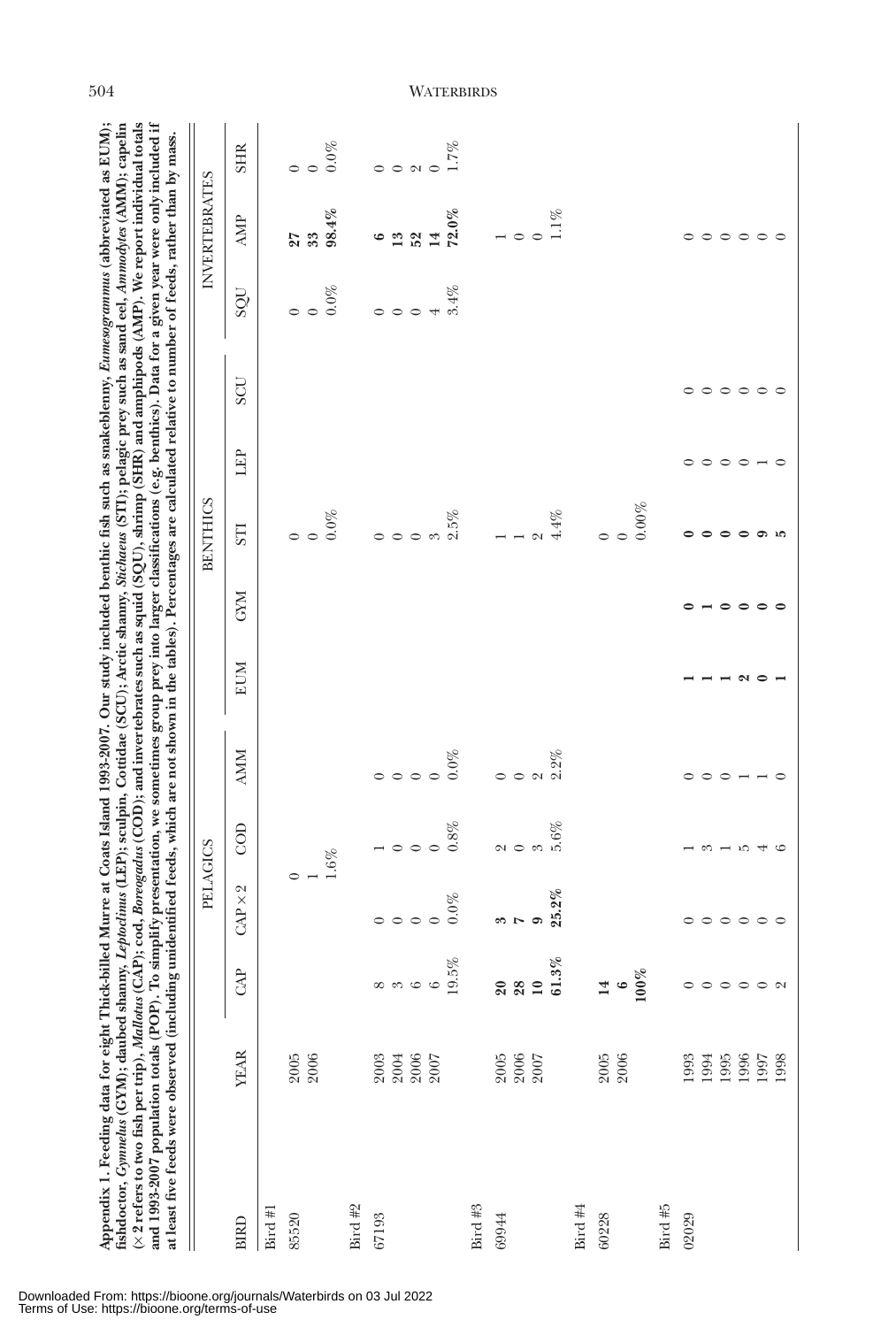| if at least five feeds were observed (including unidentified feeds, which are not shown in the tables). Percentages are calculated relative to number of feeds, rather than by mass. |             |                     | PELAGICS       |                       |            |      |            | <b>BENTHICS</b>           |        |           |            | <b>INVERTEBRATES</b> |            |
|--------------------------------------------------------------------------------------------------------------------------------------------------------------------------------------|-------------|---------------------|----------------|-----------------------|------------|------|------------|---------------------------|--------|-----------|------------|----------------------|------------|
| <b>BIRD</b>                                                                                                                                                                          | <b>YEAR</b> | $\mathbb{R}^n$      | $CAP \times 2$ | gop                   | <b>AMM</b> | EUM  | <b>CYM</b> | 5TI                       | 田      | UOS       | <b>DOS</b> | <b>AMP</b>           | <b>SHR</b> |
|                                                                                                                                                                                      | 1999        | 0                   |                | ${}^{\circ}$          |            |      |            |                           |        |           |            | $\circ$              |            |
|                                                                                                                                                                                      | 2001        | $\sim$              |                |                       |            |      |            |                           |        |           |            |                      |            |
|                                                                                                                                                                                      | 2002        |                     | $\circ$        | $\circ$               | $\circ$    |      |            |                           |        |           |            | $\overline{5}$       |            |
|                                                                                                                                                                                      | 2004        |                     | $\circ$        |                       | $\circ$    |      |            |                           |        | ᅌ         |            |                      |            |
|                                                                                                                                                                                      | 2005        | $ \circ$ $\circ$    | $\circ$        |                       | $\circ$    |      | ಌ          |                           |        | $\circ$   |            | $\circ$              |            |
|                                                                                                                                                                                      | 2006        |                     | $\circ$        | $\boldsymbol{\alpha}$ | $\circ$    |      |            | $\boldsymbol{\mathsf{N}}$ |        |           |            |                      |            |
|                                                                                                                                                                                      | 2007        | $\sim$              |                | 4                     | $\sim$     |      |            |                           |        |           |            |                      |            |
|                                                                                                                                                                                      |             | 5%                  | $0.0\%$        | 28.4%                 | 2.8%       | 7.8% | $5.6\%$    | 29.8%                     | $.4\%$ | $4\%$     |            | 4.3%                 |            |
| Bird #6                                                                                                                                                                              |             |                     |                |                       |            |      |            |                           |        |           |            |                      |            |
| 67160                                                                                                                                                                                | 1996        |                     |                |                       |            |      |            |                           |        |           |            |                      |            |
|                                                                                                                                                                                      | 1997        |                     |                |                       | ⊂          |      |            |                           |        |           |            |                      |            |
|                                                                                                                                                                                      | 1999        | ွ                   | $\circ$        | $\epsilon$            | $\circ$    |      |            |                           |        |           |            |                      |            |
|                                                                                                                                                                                      | 2000        | P.                  | $\circ$        | J.O                   |            |      |            | $\mathcal{C}$             |        |           |            |                      |            |
|                                                                                                                                                                                      | 2004        |                     | $\circ$        | $\sim$                | $\circ$    |      |            |                           |        |           |            |                      |            |
|                                                                                                                                                                                      | 2005        | $\sim$              | $\circ$        | $\sim$                | $\circ$    |      |            |                           |        |           |            |                      |            |
|                                                                                                                                                                                      | 2006        |                     | $\circ$        | ຕ 10                  | $\circ$    |      |            |                           |        |           |            |                      |            |
|                                                                                                                                                                                      | 2007        |                     |                |                       |            |      |            |                           |        |           |            |                      |            |
|                                                                                                                                                                                      |             | 24.6%               | $0.0\%$        | $47.8\%$              | $.4\%$     |      |            | 24.6%                     |        |           |            | $4\%$                |            |
| Bird $#7$                                                                                                                                                                            |             |                     |                |                       |            |      |            |                           |        |           |            |                      |            |
| 08482                                                                                                                                                                                | 1996        |                     |                |                       |            |      |            |                           |        |           |            |                      |            |
|                                                                                                                                                                                      | 1999        |                     |                |                       |            |      |            |                           |        |           |            |                      |            |
|                                                                                                                                                                                      | 2000        | $\omega \omega$ $-$ | $\circ$        | $\sim$                |            |      |            |                           |        |           |            |                      |            |
|                                                                                                                                                                                      | 2001        |                     | $\circ$        | $\circ$               |            |      |            |                           |        |           |            |                      |            |
|                                                                                                                                                                                      | 2002        | $\sim$              | $\circ$        | $\circ$               |            |      |            | $-005$                    |        | ಌ         |            |                      |            |
|                                                                                                                                                                                      | 2005        |                     | $\circ$        |                       | 0          |      |            |                           |        | ນດ        |            |                      |            |
|                                                                                                                                                                                      | 2006        |                     | $\circ$        |                       |            |      |            | $\circ$                   |        | $\bullet$ |            |                      |            |
|                                                                                                                                                                                      | 2007        |                     |                | $\sim$                |            |      |            |                           |        |           |            |                      |            |
|                                                                                                                                                                                      |             | $17.1\%$            | $0.0\%$        | 15.9%                 | $7.3\%$    |      |            | 18.3%                     |        | $39.0\%$  |            | 2.4%                 |            |

## Downloaded From: https://bioone.org/journals/Waterbirds on 03 Jul 2022 Terms of Use: https://bioone.org/terms-of-use